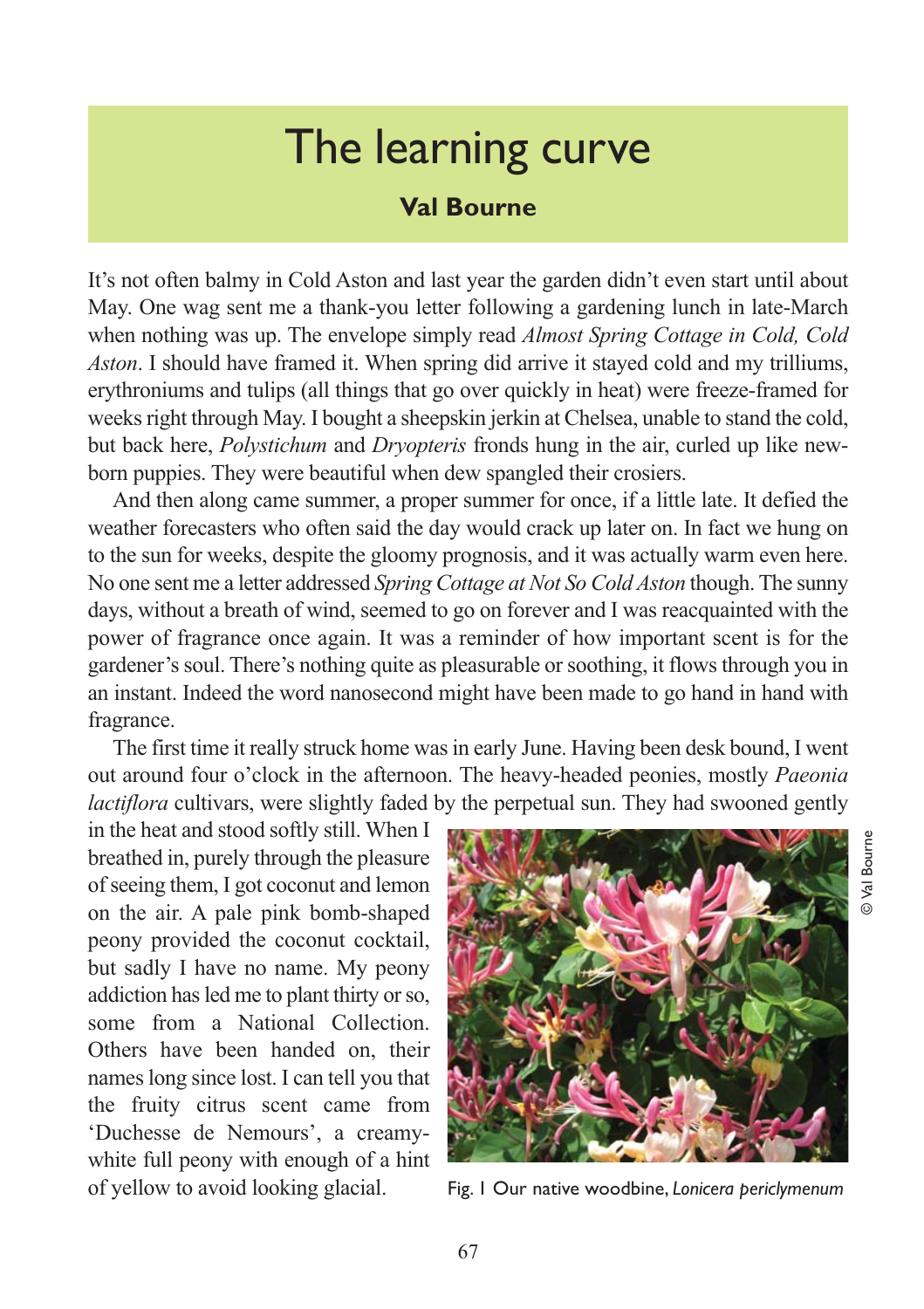Scent is important to me. I always grow a variety of scented-leaved pelargoniums, lemon verbena (*Aloysia citrodora*) and cherry pie (or heliotrope) right by the front of the house close to a seat. They are stroked and their scent inhaled, although I once got a terrible headache describing and sniffing 30 different plants for an article. 'Attar of Roses' is my favourite pelargonium – it has a rose scent and tactile foliage, brightgreen and slightly cupped, so it's the gardening equivalent of the perfumed teddy bear. But it's lemon verbena I love most, the one that smells like a sherbert dab. One sniff and I'm rollerskating through the park in the London suburb where I grew up, aged nine and probably with a dirty plaster on my knee. I'm almost certainly late for tea.

Honeysuckle is another plant I must grow and our native woodbine, *Lonicera periclymenum* (fig. 1), is the most scented of all. The light floral concoction takes me straight back to my nursing cadet days in Leamington Spa: waltzing down the main steps, something only matron was allowed to do, and into an open-topped sports car



Fig. 2 *Azara microphylla*

and on to the tiny lanes of Warwickshire to speed through the clouds of moths. Honeysuckle grew abundantly and had done since Shakespeare's day. Oberon talks about a bank 'over-canopied with luscious woodbine' in *A Midsummer Night's Dream.*

In the garden *L. periclymenum* can be slow to establish, taking several years to make a convincing plant. The long trumpets usually come in rhubarb and custard colours and 'Belgica' (or Early Dutch honeysuckle) is typical. 'Serotina'

is a stronger red though generally not so admired. The paler white and custard-yellow 'Sweet Sue', named by Roy Lancaster after his lovely wife, was discovered in Sweden.

There is also a yellow-flowered greyer-leaved honeysuckle named 'Graham Thomas', found by the great man himself flowering away in a Warwickshire copse one October. Like many scented plants with slender-necked trumpets the fragrance deepens in the evening when long-tongued moths appear to raid the nectar. The brasher American honeysuckles have no scent at all, principally because they are pollinated by hummingbirds rather than insects.

It's said that scent takes you straight back to the experience and whenever I smell the vanilla-scented flowers of *Azara microphylla* (fig. 2). I find myself standing in Terry Dagley's Worcestershire garden where I first saw this rather plain Chilean plant in 1995. I had to have this leggy wall shrub at Spring Cottage but, sadly, the builders removed it because after three years it had become a triffid. We have no footings to the oldest part